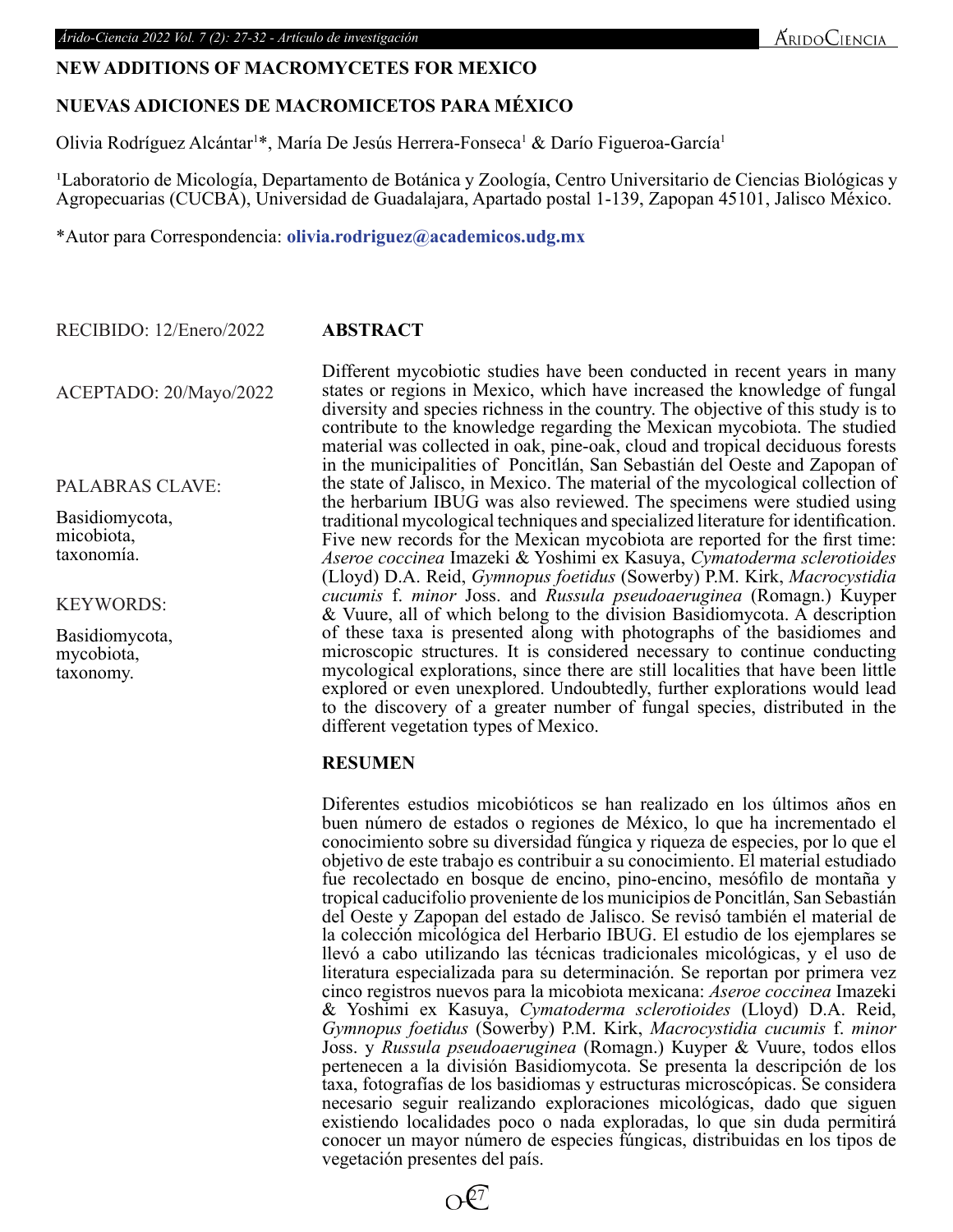#### **INTRODUCTION**

According to the latest studies from Hawksworth & Lücking (2017), it is estimated that there could be between 2.2 and 3.8 million species of fungi worldwide. At present, in Mexico, it is estimated that there could be around 200,000 species of fungi, of which more than 4,500 macromycete and 2,000 micromycete taxa have been recorded. This species of fungi represent between 3.2 and 6% of the species known for the country, and in which the state of Jalisco is cited as having the second highest number of records, with 1,040 species, exceeded only by the state of Veracruz, with 1,517 (Aguirre-Acosta et al., 2014).

Mexico is considered one of the countries with the greatest fungal diversity, and the knowledge of this diversity has been increased in the last 30 years through monographic studies and inventories conducted in different regions, mainly in the center and south of the country (Torres Preciado et al., 2020). As a further contribution to the knowledge of the diversity of fungal species in the Mexican territory, this study contributes with new records of macromycetes of the division Basidiomycota from the state of Jalisco in the

municipalities of Poncitlán, San Sebastián del Oeste and Zapopan (Figure 1). The taxa recorded are cited as rare according to the bibliography consulted, and their economic importance and distribution is described (Breitenbach & Kränzlin, 1991; Noordeloos, 1995).

### **MATERIAL AND METHODS**

Specimens deposited in the herbarium IBUG were reviewed. Study and description of the microscopic characteristics were conducted following the mycological techniques proposed by Largent et al., (1977) and Vellinga (1998), respectively. Handmade thin sections of different parts of the sporome were mounted in KOH (3%), solution Melzer, Congo red and Cotton blue, and observations were made with optical microscope Zeiss (K-7, Jena, Germany). A specialized bibliography was consulted for determination of the taxa examined, including Breitenbach & Kränzlin (1991), Calonge (1998), Kasuya (2007) and Ryvarden (2010), among others. For the names of authors, synonyms and validation of the taxa determined, the Index Fungorum (2021) and Mycobank (2021) were consulted. The description of the new records and photographs of some of the taxa cited in the study are presented.



**Figure 1**. Location of the sites of material collected from different municipalities of the state Jalisco, Mexico.

 $\Omega$ <sup>28</sup>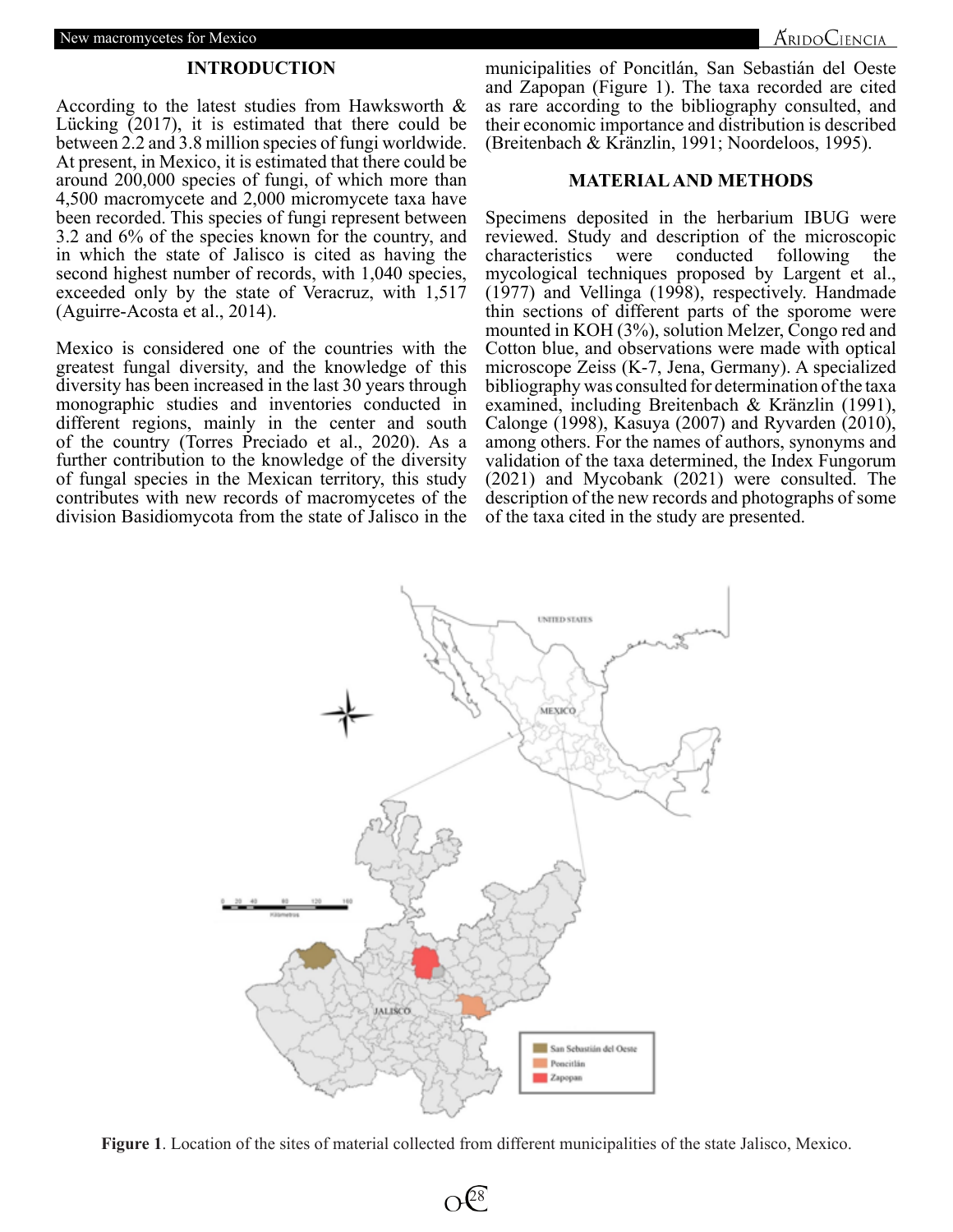

**Figure 2.** A) *Aseroe coccinea*; B) basidiospores A. coccinea; C) *Macrocystidia cucumis f. minor*; D) *Cymatoderma sclerotioides with sclerotium*; E) skeletal hyphae of *C. sclerotioides*; F) pileipellis of hyphae with pigment in bands of *Macrocystidia cucumis f. minor.* Photos: D. Figueroa-García and O. Rodríguez Alcántar.

### **RESULTS**

*Aseroe coccinea* Imazeki & Yoshimi ex Kasuya, Mycoscience 48(5): 309 (2007). (Figure 2 A–B)

Description: Basidiome opens in the form of an octopus or star with 5–7 arms, with obtuse tips without bifurcation, of brilliant red color, in the center of the arms is suspended the gleba, which is green. Stipe 70  $\times$  10 mm, with wrinkled surface, whitish, this develops from a persistent volva which is papery in consistency and fragile when dry, whitish with cream tones, and the presence of rhizomorphs, whitish. Spores  $3.6-4.4 \times$ 1.2–2 µm, elongated to cylindrical, subthick walls and truncated apex, hyaline.

Comments: The specimen were determined according to that reported by Kasuya (2007), who describes spores of  $4-5 \times 2-2.5$  µm, ellipsoid to cylindrical, of thick walls and truncated base. Macroscopically, this species is very similar to *A*. *rubra* Labill. due to the star shape and coloration of the arms, but the latter species presents eight or more arms with bifurcated tips. *Aseroe coccinea* has been reported in Europa and Asia (Kasuya op. cit.), and is now reported as a new record in the Mexican mycobiota.

Habit and Habitat: Solitary, on soil, in pine-oak forest. Material studied: MEXICO, Jalisco, municipality of Zapopan, Bosque La Primavera, 13 September 2015, J. P. Dávila-Núñez 21 (IBUG).

*Cymatoderma sclerotioides* (Lloyd) D.A. Reid, Kew Bull. [13](3): 528 (1959) [1958]. (Figure 2 D–E). =*Stereum sclerotioides* Lloyd, Mycol. Writ. 7 (Letter 66): 1115 (1922).

Description: Basidiome pileate-stipitate, infundibuliform, of 45 mmbroad, with surface strongly tomentose-pubescent in some parts, with folds in a radial arrangement, cream in color with greyish to brown-greyish tones towards the center, edge uplifted, and without folds towards the stipe, tomentose of greyish-cream with darker greyish-brown tones towards the edge. Stipe  $90 \times 6$  mm, central, with a surface strongly tomentose-velutinous, greyish-brown with orange and greyish tones, the base presents a cotton-like mass corresponding to that of a sclerotium of  $55 \times 35$  mm in diameter, compact, greyish-whitish in color with brown tones. Spores not observed. Hyphal system dimitic, generative hyphae of 3.6–4.6 µm broad, septate, with thin-subthick wall, hyaline, con fibulae, skeletal hyphae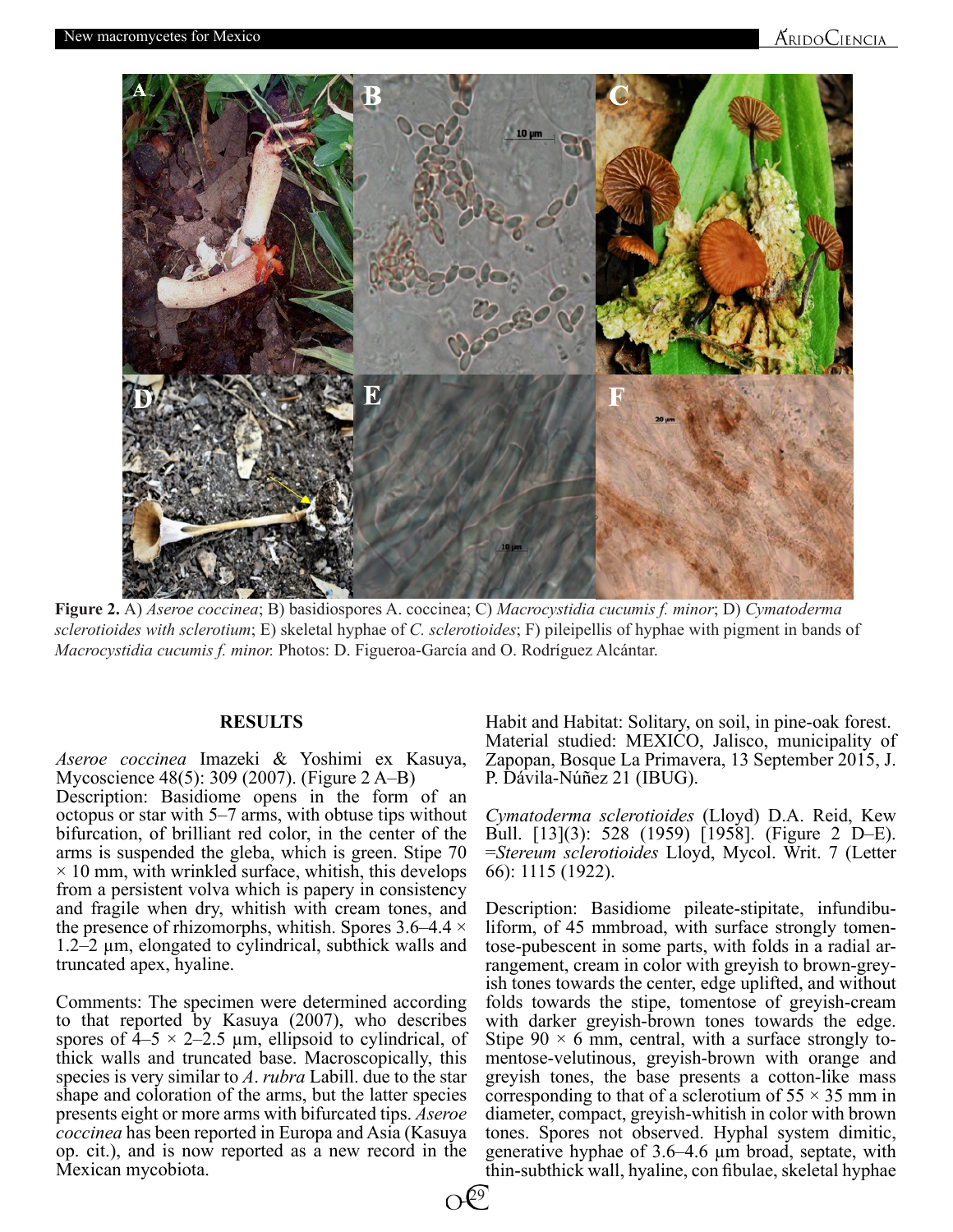#### New macromycetes for Mexico

### AridoCiencia

of 3.9–4.8 µm broad, and with a marked lumen of 6.8 µm broad.

Comments: The species concurs with that observed by Ryvarden (2010), who emphasizes that it is the only example within the genus that presents a sclerotium. Under the microscope, it presents a dimitic hyphal system, as reported by this author, no spores were observed in the study material, a characteristic that was impossible to corroborate with the literature. However, the rest of the macro and micromorphological characteristics correspond to those described as *Cymatoderma sclerotioides*. This is the first record of this species in Mexico, since it has hitherto reported from Africa (Mata, 1999), Brazil and Panama (Welden, 1960) and in Central and South America (Franco-Molano et al., 2005).

Habit and Habitat: Solitary, on soil, in cloud forest. Material studied: MEXICO, Jalisco, municipality of San Sebastián del Oeste, km 2–3 road to San Sebastián del Oeste a la Bufa, 6 October 2012, M. Camacho 738 (IBUG).

*Gymnopus foetidus* (Sowerby) P.M. Kirk, Index fungorum 120: 1 (2014). =*Micromphale foetidum* (Sowerby) Singer, 8(3): 182 (1945).

because the mean tends of the series of the series of the series of the discondinic proportional micromorphological with enerated pigment. This a<br>s. This is the first record of distinguished through the presentance it has Description: Pileus 5–20 mm broad, umbilicate, glabrous, hygrophanous, brown-orange in color with a darker center of reddish-brown, striated by transparency. Lamellae free, adnate, broad, distant, translucid, with entire edge, whitish-pink. Stipe 6–16  $\times$  0.5–2 mm, central to excentric, pilose, thin, slightly widened and flattened towards the base, blackish in color. Context hole in the pileus, of cartilagenous consistency on maturation, with an odor of garlic. Spores  $7.6-9.2 \times 3.5-5 \mu m$ , elongated-cylindrical, lacrimoids with suprahilar depression, with droplets of refractive content, hyaline. Hymenophorous trama intertwined, hyphae septate with fibulae, hyaline. Cheilocystidia 25.6–35.5  $\times$  4.8–6 µm, cylindrical to subfusiform, with obtuse apex, thin walled, hyaline. Caulocystidia 24–77.6  $\times$  4.8–12 µm, cylindrical nonflexuose to lageniform, with apex obtuse to subcapitate, thin walled to subthick, light brown in color, present on the apex of the stipe. Pileipellis of cutis type, with septate hyphae, with clamp connections and pigment encrusted on the wall, forming bands of yellowishbrown color.

Comments: The material was determined as described by Breitenbach & Kränzlin, (1991) who cited it as *Micromphale foetidum*. The characteristics present in the studied specimen share the shape and size of the cystidia described by Breitenbach & Kränzlin (1991), apart from the caulocystidia observed in the Mexican specimen; these differ from those cited by these authors, who only report the presence of terminal hyphae on the apex of the stipe. Similarly, they compare the studied

species to *Gymnopus brassicolens* (Romagn.) Antonín & Noordel., which presents a similar morphology, but is distinguished by being humicolous, a characteristic of ecological importance that distinguishes it from *G*. *foetidus*, which grows on wood. Noordeloos (1995) describes the species cited here as having spores of 7.5–  $10 \times 3.5$ –5 µm, with neither pleuro nor cheilocystidia, with caulocystidia present on the apex of the stipe  $10-65 \times 7-10$  µm, cylindrical, light brown in color and with a pileipellis of cutis type, formed by hyphae with encrusted pigment. This author also compares the species with *G*. *brassicolens*, from which it can be distinguished through the presentation of smaller spores of  $5-7 \times 3-4$  µm, with pileipellis formed by a gelatinized layer and by the habitat in which it grows. Noordeloos (1995) reports it from southeastern Belgium, growing gregariously in the humus of deciduous forests of *Fagus*, *Quercus* and *Castanea*. Breitenbach & Kränzlin (1991) cited it in Europe, collected mainly in forests with elements of *Fagus* and *Corylus*. Its distribution has thus been broadened by this new record in Mexico.

Habit and Habitat: Gregarious, on wood, in pine-oak forest.

Material studied: MEXICO, Jalisco, municipality of San Sebastián del Oeste, road to Real Alto-La Bufa, 3 km from the village of San Sebastián del Oeste, 28 July 2008, O. Rodríguez 3370 (IBUG).

*Macrocystidia cucumis* f. *minor* Joss., Bull. Trimest. Soc. mycol. Fr. 49(3–4): 373 (1934) [1933]. (Figure 2 C and F).

Description: Pileus 12 mm broad, convex-papillate, with the surface glabrous and of velutinous appearance, margin with a translucid ridged edge, light brown in color with tones of reddish-brown and with detachable cuticle. Lamellae free, ventricose, with fimbriate edge, whitish-pink. Stipe  $40 \times 1.5$  mm, central, glabrous with velutinous appearance, concolorous with the pileus but with reddish-pink tones. Context thin on the pileus, of cream-brown color towards the lamina and with a hole in the stipe. Consistency cartilaginous, not fragile or brittle, with no flavor and with an unpleasant odor. Spores  $6.8-8.4 \times 3.6-4.4 \mu m$ , elongated-cylindrical, smooth, wall subthick, with reddish-pink tones. Pleurocystidia 54–63  $\times$  10–12.8  $\mu$ m, conical, with rostrate apex, with granular content, of yellowishorange in color. Cheilocystidia 53.4–64  $\times$  9.9–12.8  $\mu$ m, conical with apex acute to rostrate, of yellowish-brown in color. Caulocystidia 51.3–62.5  $\times$  9.8–15 µm, conical, thin walled with slightly mucronate apex of yellowishbrown in color.

Comments: The specimen was determined according to Breitenbach & Kränzlin (1991) who describe the species with spores  $7.2-8(-9) \times 3.6-4.4 \mu m$  and the pleurocystidia, cheilocystidia, caulocystidia and elements of the pileipellis lanceolate. Noordeloos (1995) describes *Macrocystidia cucumis* f. *minor* with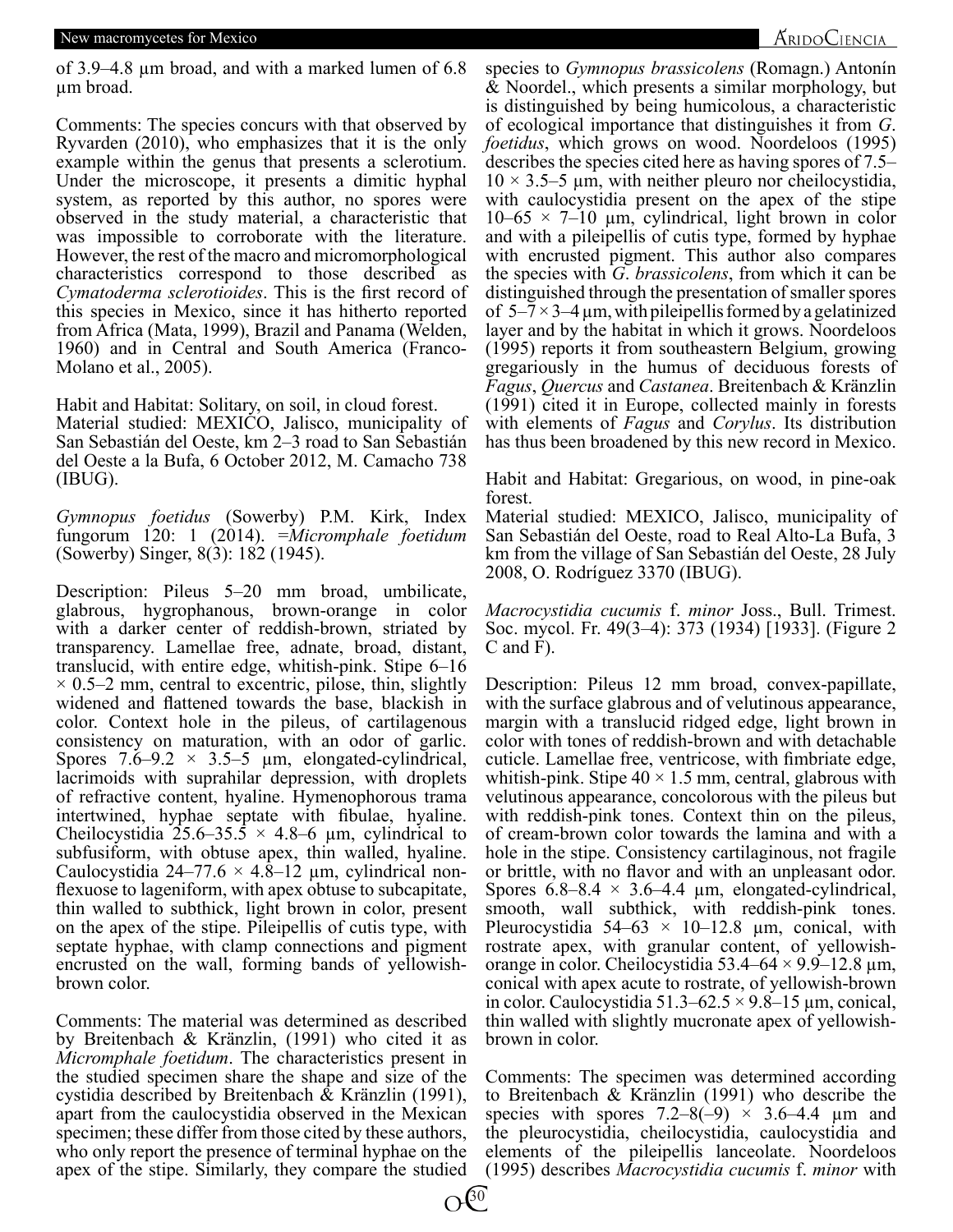#### New macromycetes for Mexico

a pileus of 8–25 mm, dark brown in color towards the center with lighter tones towards the margin, which is translucid striate, a characteristic that distinguishes it from *Macrocystidia cucumis* f. *cucumis* (Pers.) Joss, by not presenting a translucid ridged edge and having a larger basidiome of 15–50 mm in diameter. Breitenbach & Kränzlin (1991) report the species in deciduous and coniferous forests of Europe, Asia, Africa and North America, but not as a common species. Noordeloos (1995) cites it from Europe, of solitary to gregarious habit in deciduous forests, also found in *Leymus arenarius* (L.) Hochst. Its distribution has thus been broadened by this new record in Mexico.

Habit and Habitat: Solitary, on soil, in pine-oak forests. Material studied: MEXICO, Jalisco, municipality of San Sebastián del Oeste, road to Real Alto-La Bufa, 3 km from the village of San Sebastián del Oeste, 27 July 2008, O. Rodríguez 3369 (IBUG).

*Russula pseudoaeruginea* (Romagn.) Kuyper & Vuure, Persoonia 12(4): 451 (1985). =*Russula aeruginea* var. *pseudoaeruginea* Romagn., Bull. mens. Soc. linn. Soc. Bot. Lyon 21:111 (1952).

Forests, also found in *Leymus* anversity are still scarces and<br>the distribution has thus been to knowledge of Mexican<br>w record in Mexico. environments, maily on tro<br>litary, on soil, in pine-oak forests.<br>EXICO, Jalisco, mu Description: Pileus 80 mm broad, convex, centrally depressed, edger arcuate, smooth, yellowish-green. Lamellae subadhered, joined, subwide, whitish in color, turning to yellowish. Stipe cylindrical, slightly thinner towards the base, cavernose, whitish in color with grey tones. Spores  $7-8.5 \times 5.2-7.6 \mu m$ , subglobose to widely ellipsoid, ornamented with small warts of up to 0.5 µm, partially reticule in form, with supra-appendicular plaque, inamyloid. Pileipellis with sparse macrocystidia of  $12-25 \times 6-9$  µm, cylindrical and slightly claviform, frequently with the apex mucronate or mamillated, mainly articulated with inflated cells.

Comments: The collected specimen shows macro and micromorphological characteristics typical of the species *Russula pseudoaeruginea*, which is characterized by an olive green to yellowish-green pileus, this with a central depression, spores of 6.5–8.5  $\times$  5.2–7 µm, and macrocystidia on the cuticle of the pileus. The specimen examined matches that described by Romagnesi (1967), but differs in that it presents spores with a smaller ornamentation from that described in European material in which warts can be of up to 1 µm in height. One similar species is *Russula aeruginea* Lindblad, but it presents larger basidiomes of up to 150 mm in diameter and larger  $[(6.5-) 7-9 (-10) \times 5-6 (-7)$ µm] and non-reticulated spores, as well as growing associated with pines, unlike *R*. *pseudoaeruginea*, which develops with broadleaf species such as *Tilia parvifolia* Ehrh. and *Quercus* spp.

Habit and Habitat: Gregarious, on soil, scarce, in oak forests.

Material studied: MEXICO, Jalisco, municipality of Poncitlán, Cerro Colorado, road to the pinturas rupestres, 7 August 2008, G. Blanco 63 (IBUG).

## **DISCUSSION**

In the present study, five new records of Basidiomycota are presented for the first time for Mexico, specimens were collected from different locations sampled in the state of Jalisco.

The above comments indicate that studies on fungal diversity are still scarse and further efforts are required to knowledge of Mexican mycobiota in unexplored environments, mainly on tropical vegetation and cloud forest.

Some of the taxa described in this work are rare and of restricted distribution as *Cymatoderma sclerotioides* from Brazil and Panama (Reid, 1958 and Welden, 1960).

## **ACKNOWLEDGMENTS**

The first author thanks the Universidad de Guadalajara for the support provided to carry out this research through the P3E projects, and Dr. Alejandro Kong-Luz for help with determination of the species of the genus *Russula*. Thanks go to Daniel Ulloa Olmos and Elba Anaís Gómez Jiménez for edition of the images in Figure 1 and 2.

## **LITERATURA CITADA**

Aguirre-Acosta, E., Ulloa, M., Aguilar, S., Cifuentes J. & Valenzuela, R. (2014). Biodiversidad de hongos en México. Revista Mexicana de Biodiversidad, 85(S), pp.76–81. DOI: http://dx.doi.org/10.7550/rmb.33649

Breitenbach, J. & Kränzlin, F. (1991). Fungi of Switzerland, Vol. 3. Boletes and agarics 1st part, Strobilomycetaceae and Boletaceae, Paxilaceae, Gomphidiaceae, Hygrophoraceae, Tricholomataceae, Polyporaceae. pp. 254–255. Lucerna, Switzerland: Verlag Mykologia.

Calonge, F.D. (1998). Gasteromycetes, I. Lycoperdales, Nidulariales, Phallales, Sclerodermatales, Tulostomatales. Flora Mycologica Iberica, 3, pp. 7–271.

Franco-Molano, A.E., Vasco-Palacios, A.M., López-Quintero, C.A. & Boekout, T. (2005). Macrohongos de la Región del Medio Caquetá-Colombia. pp. 37–51. Medellín, Colombia: Universidad de Antioquía.

Hawksworth, D.L. & Lücking, R. (2017). Fungal diversity revisited: 2.2 to 3.8 million species. Microbiology Spectrum, 5(4), pp.1–17. DOI: https:// doi.org/10.1128/microbiolspec.FUNK-0052-2016

Index Fungorum. (2021). The global fungal nomenclator. Institute of Microbiology, Chinese